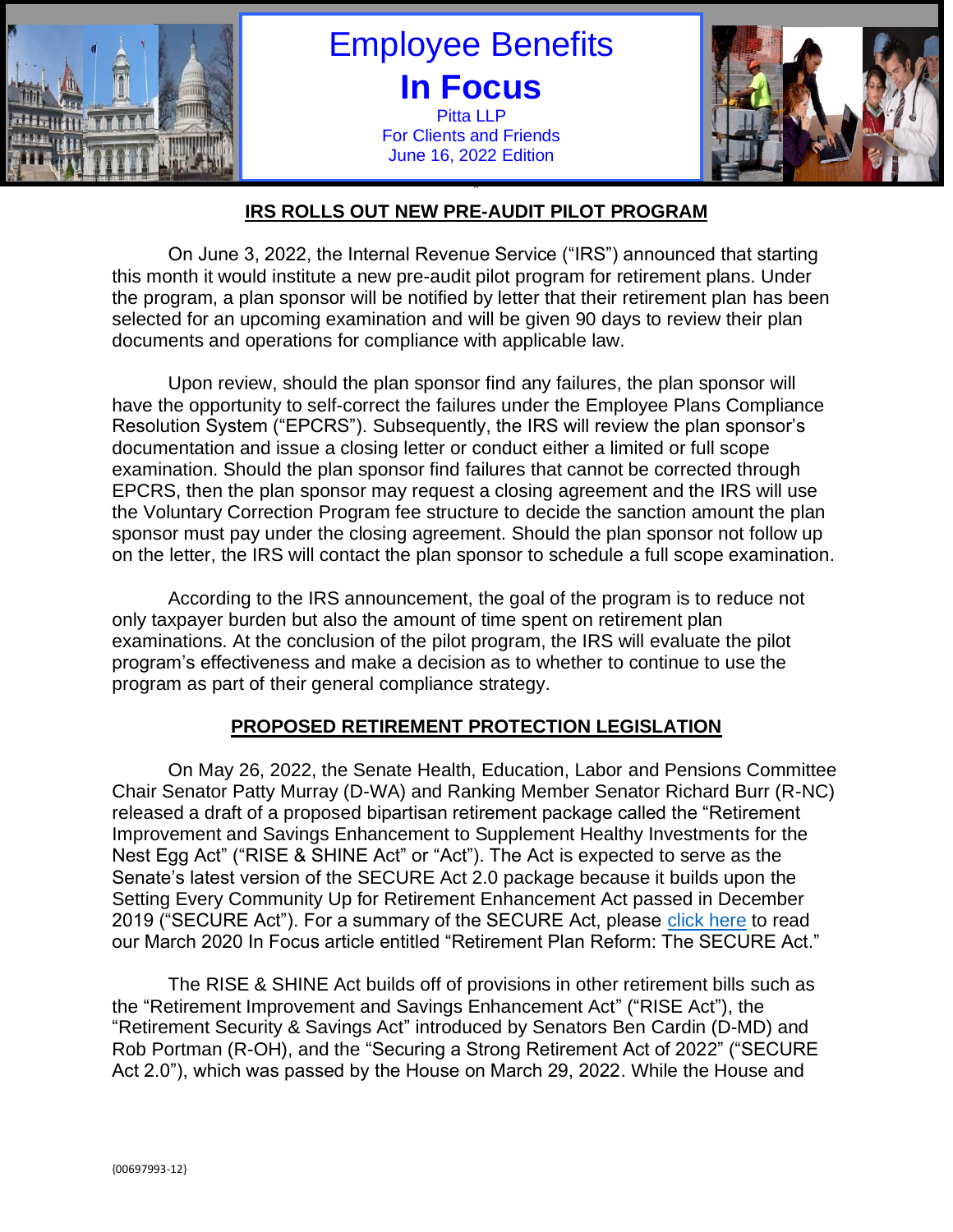Senate versions of the bill have the same moniker – SECURE Act 2.0 – the bills break with each other on several provisions described below.

The RISE & SHINE Act would create additional protections for workers regardless of their age, including permitting employers to offer emergency savings accounts and requiring plan sponsors to improve communication and transparency for pension plan participants around lump-sum buyout offers. Under the Act, employers with qualified automatic contribution arrangements and eligible automatic contribution arrangements taking effect after December 31, 2024, would be required, at least every three plan years but not more than once annually, to offer employees the chance to reconsider whether to enroll in the automatic contribution arrangement or eligible automatic contribution arrangement.

Generally, the House version of SECURE Act 2.0 would allow older workers to take advantage of catch-up savings by permitting them to contribute larger amounts and enable small employers (with up to 50 employees) to offer retirement plans by providing them with an increased tax credit. The House version of SECURE Act 2.0 would also change the required minimum distributions ("RMDs") age from 72 to 73 for 2022, age 74 for 2029, and age 75 for 2032. In addition, it provides for employers to match student loan payments and expands self-correction of plan administration errors, among other measures. Under the House version of SECURE Act 2.0, employers establishing new defined contribution plans would be required to automatically enroll newly hired employees, when eligible in the plan at a pretax contribution level of 3% of the employee's salary, though employees may elect to opt-out of coverage. While employees may elect a different contribution rate, the 3% initial contribution rate would increase by 1% annually up to at least 10% and no more than 15%. Small businesses with 10 or fewer employees, church plans, governmental plans and businesses less than three years old would be exempt from this requirement.

Both proposed bills, it is important to note, are far from final because at this stage the RISE & SHINE Act is only a draft. However, Senators Murray and Burr are expected to introduce and mark up final legislation this week. As for the House version of SECURE Act 2.0, on March 30, 2022, it was received in the Senate, read twice and referred to the Committee on Finance.

#### **DOL'S ANTI-CRYPTO GUIDANCE FACES LEGAL CHALLENGE**

We reported on the Department of Labor's ("DOL's") Compliance Assistance Release No. 2022-01 (the "Release") in both our Employee Benefits In Focus issues entitled, ["Are Retirement Plans Ready to Invest in Cryptocurrencies?"](https://files.constantcontact.com/cc29d5c8601/8143fa9c-d94b-4a41-aecf-56a8a43e9487.pdf) and ["Is the](https://files.constantcontact.com/cc29d5c8601/8bb591af-8679-44cc-a37e-c3ac6c845978.pdf)  [Department of Labor's Anti-Crypto Guidance Foreshadowing of a Regulatory Change?"](https://files.constantcontact.com/cc29d5c8601/8bb591af-8679-44cc-a37e-c3ac6c845978.pdf) published in April and May 2022, respectively. Currently, the Release faces a legal challenge by a San Francisco based plan provider called ForUsAll Inc. who alleges that the Release was enacted in contravention of the Employee Retirement Income Security Act of 1974, as amended ("ERISA") and the Administrative Procedure Act ("APA"). *See ForUsAll v. USDOL et. al*, 1:21-cv-01551.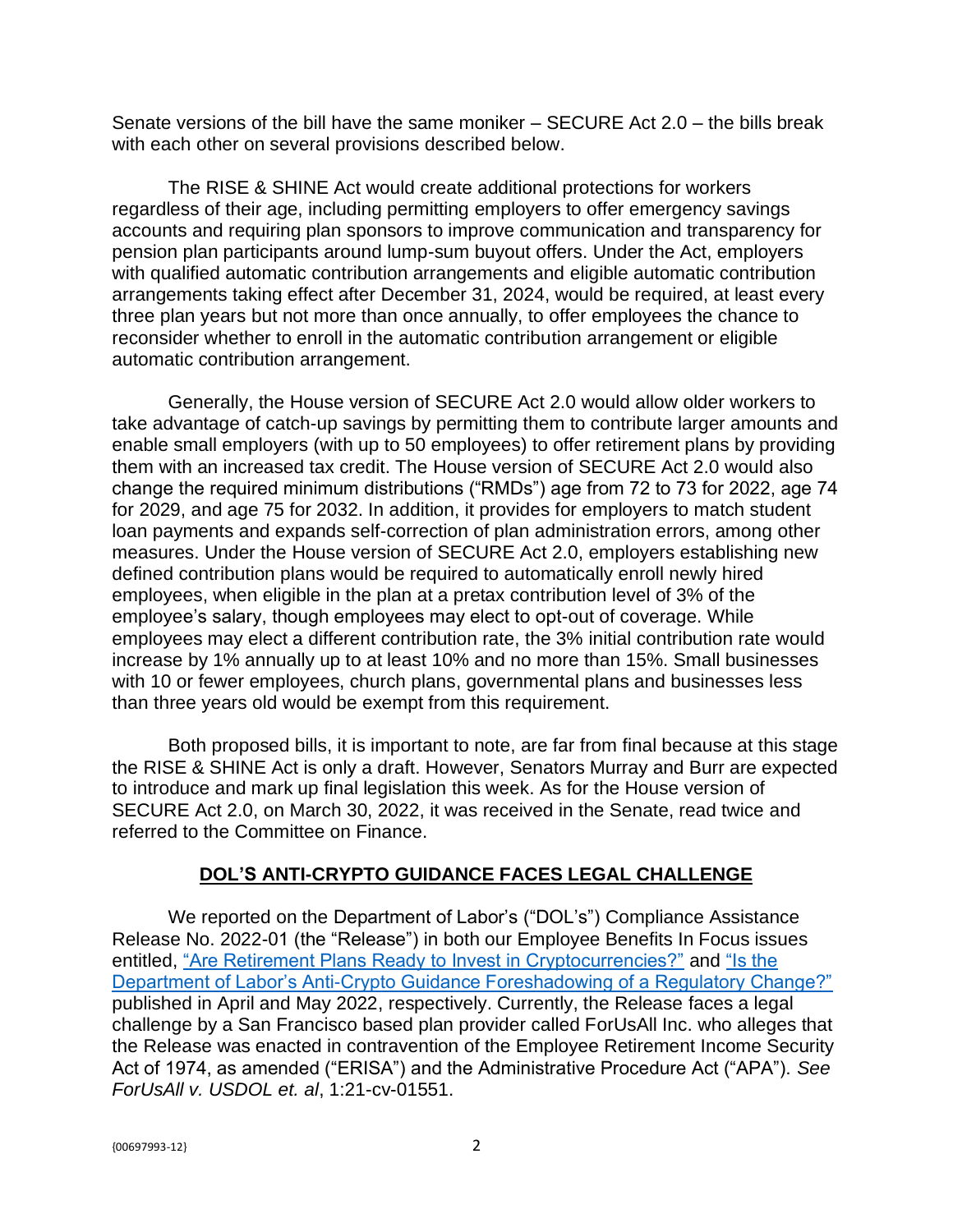According to its Complaint, filed on June 2, 2022, ForUsAll Inc. is the first company to make cryptocurrency available to 401(k) plan participants via a self-directed brokerage window. ForUsAll Inc. argues that the Release amounted to an arbitrary and capricious attempt by the DOL to restrict the use of cryptocurrency in defined contribution plans, exceeding its authority under ERISA and without following the notice and comment process required pursuant to the APA.

For additional details on this developing lawsuit, please [click here](https://files.constantcontact.com/cc29d5c8601/ddec6973-397d-40b7-bd51-c3576e632f33.pdf) to see our In Focus article titled "Crypto Strikes Back – Lawsuit Challenges DOL Criticism of Cryptocurrency Investments in 401(k) Plans" published on June 9, 2022.

# **IRS FURTHER EXTENDS RELIEF FROM PHYSICAL PRESENCE REQUIREMENT IN RESPONSE TO COVID-19**

Pursuant to Internal Revenue Service ("IRS") regulations, certain participant elections are required to be made in the physical presence of a plan representative or a notary public. However, in light of the COVID-19 pandemic, the IRS provided temporary relief from the physical presence requirement via Notices 2020-42, 2021-03 and 2021- 40 published in June 2020, December 2020 and June 2021, respectively. Most recently, on May 13, 2022, the IRS issued Notice 2022-27 extending the temporary relief from the physical presence requirement for six months through December 31, 2022. The relief is impactful as it extends the ability to use an electronic system subject to certain requirements as set forth below, to satisfy the physical presence requirement.

Under Notice 2021-03, the IRS advised that the physical presence requirement is deemed satisfied with an electronic system that uses remote notarization if it is executed via live audio-video technology. For the live audio-video technology to satisfy the physical presence requirement, the following four-step process must be met:

- 1. The individual signing the participant election must present a valid photo ID during the live audio-video conference (transmittal of a copy of the photo ID before or after the witnessing is not acceptable).
- 2. The individual and the plan representative must have direct interaction during the live audio-video conference (a pre-recorded video of the person signing is not adequate).
- 3. On the date of the live audio-video conference, the individual must send by fax or electronically a legible copy of the signed document to the plan representative*.*
- 4. After receipt of the signed document, the plan representative must acknowledge that he or she witnessed the signature during the live audiovideo conference and return the signed document, including the acknowledgement, to the individual. Both documents must be returned via a medium that the individual has the effective ability to access and must include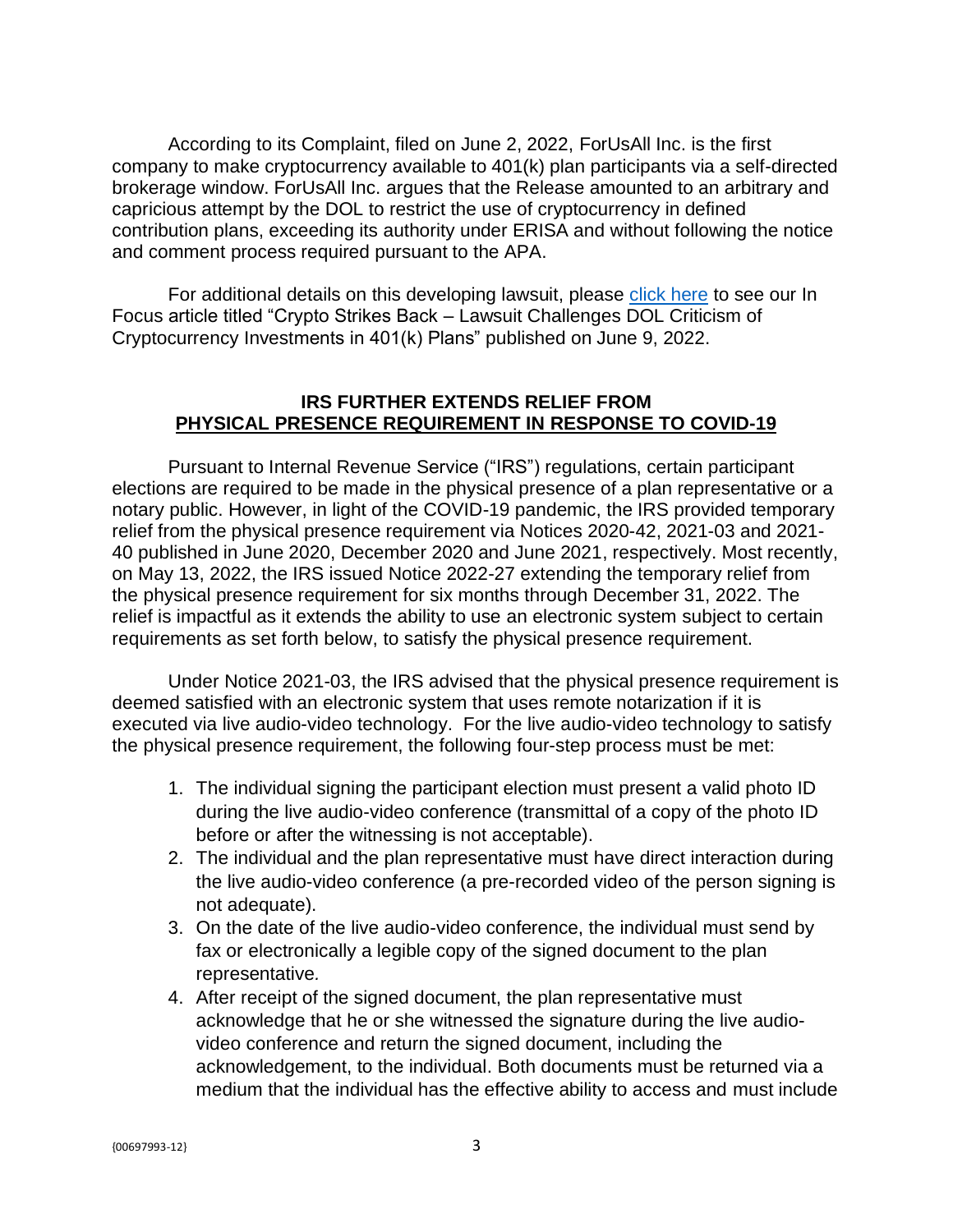a notice advising the individual of their right to request a paper copy free of charge. Upon such request, a paper copy of the signed document and acknowledgment must be provided.

In Notice 2022-27, the IRS advised that it does not anticipate providing any further temporary relief beyond the next six months given the "recent easing of public health precautions relating" to COVID-19. However, the IRS confirmed that it is considering whether to make the relief permanent – an issue on which the IRS sought comments in the 2020 and 2021 Notices. Should the IRS decide to make the relief permanent, it would have to do so through the federal regulatory process which is subject to a notice and comment period.

# **A FEW REMINDERS (Based on calendar-year plans)**

These reminders are for informational purposes only and are not intended to replace your regular compliance calendar as they do not include all deadlines that may be applicable to your plan.

# **JUNE**

#### **DC PLANS**

- **Corrective Distributions for Failed Actual Deferral Percentage ("ADP") and Actual Contribution Percentage ("ACP") Tests for Certain Eligible Automatic Contribution Arrangements ("EACAs")**
	- o June 30, 2022 is the deadline by which certain EACAs must process corrective distributions for failed ADP/ACP tests without incurring a 10% excise tax.

#### **JULY**

#### **ALL PLANS**

#### **Summary of Material Modifications ("SMM")**

- o July 29, 2022 is the deadline by which plan administrators must furnish an SMM to participants and beneficiaries receiving benefits explaining a material plan change that was adopted in Calendar Year 2021 unless a revised Summary Plan Description containing the modification was distributed.
- **Form 5500 Series (Annual Return/Report of Employee Benefit Plan) and Schedules**
	- $\circ$  July 31, 2022 is the deadline by which a plan administrator must file the Form 5500 unless an extension is granted after filing the Form 5558 before the due date.

#### **HEALTH AND WELFARE PLANS**

**Form 720, Quarterly Federal Excise Tax Return**